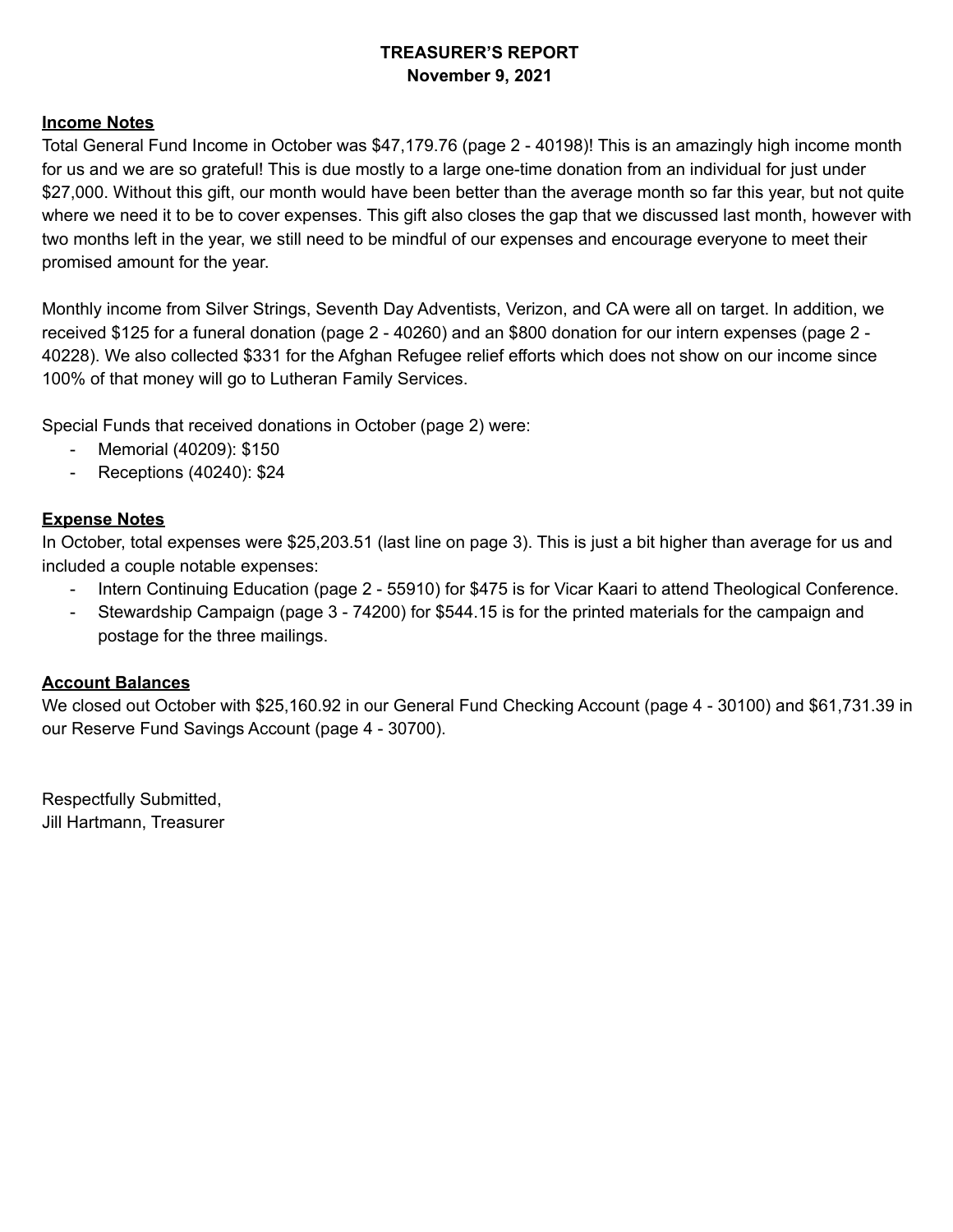# Advent Lutheran Church Income & Expenses

October 2021

|                                                    | <b>Oct 21</b>      |  |
|----------------------------------------------------|--------------------|--|
| Income                                             |                    |  |
| 40198 · General Fund Income                        |                    |  |
| 40199 General Fund Pass Through                    | 0.00               |  |
| 40200 General Fund                                 | 42,745.01          |  |
| 40201 · Building Fund Offerings                    | 540.00             |  |
| 40228 · Internship Donations                       | 800.00             |  |
| 40242 Interest Income                              | 3.24               |  |
| 40251 Cocaine Anonymous                            | 40.00              |  |
| 40252 · Seventh Day Adventists                     | 650.00<br>550.00   |  |
| 40254 · Silver Strings<br>40260 · Funeral donation |                    |  |
|                                                    | 125.00             |  |
| 40280 · Cell Tower Income                          | 1,326.51           |  |
| 40285 · Cell Tower Electricity Use                 | 400.00             |  |
| Total 40198 General Fund Income                    | 47,179.76          |  |
|                                                    |                    |  |
| 40212 · Special Funds                              |                    |  |
| 40209 Memorial                                     | 150.00             |  |
| 40240 · Receptions                                 | 24.00              |  |
| Total 40212 · Special Funds                        | 174.00             |  |
|                                                    |                    |  |
| <b>Expense</b><br>50000 WORLD MINISTRY             |                    |  |
| 50100 · RMS Mission Support                        | 1,152.00           |  |
| 50150 · RMS Cell Tower Tithe                       | 132.65             |  |
| Total 50000 · WORLD MINISTRY                       | 1,284.65           |  |
|                                                    |                    |  |
| 55000 PASTORAL MINISTRY                            |                    |  |
| 55100 · Salary                                     | 4,402.68           |  |
| 55150 · Housing<br>55200 Retirement                | 1,888.46<br>628.94 |  |
| 55220 · Health Insurance                           | 1,171.00           |  |
| 55230 · Disability Insurance                       | 94.34              |  |
| 55240 · Group Life Insurance                       | 44.03              |  |
| 55300 · Professional / Meals                       | 44.97              |  |
| 55900 Intern                                       | 1,800.00           |  |
| 55905 · Intern Travel                              | 79.86              |  |
| 55910 · Intern Continuing Education                | 475.00             |  |
|                                                    |                    |  |
| Total 55000 PASTORAL MINISTRY                      | 10,629.28          |  |
| 60000 · WORSHIP MINISTRY                           |                    |  |
| 60100 Director of Music                            | 1,366.00           |  |
| 60400 · Worship Supplies                           | 94.44              |  |
| 60600 · Nursery Attendant                          | 175.00             |  |
| <b>Total 60000 WORSHIP MINISTRY</b>                | 1,635.44           |  |
| 65000 CHURCH ADMINISTRATION                        |                    |  |
| 65100 · Office Manager                             | 2,240.00           |  |
| 65200 Office Supplies                              | 121.90             |  |
| 65300 Office Equipment                             | 198.82             |  |
| 65400 Computer Software                            | 156.57             |  |
| 65500 · Telephone / Internet                       | 215.74             |  |
| 65600 · Postage                                    | 58.00              |  |
| <b>Total 65000 CHURCH ADMINISTRATION</b>           | 2,991.03           |  |
|                                                    |                    |  |
| 66000 · Employer Payroll Taxes                     | 413.56             |  |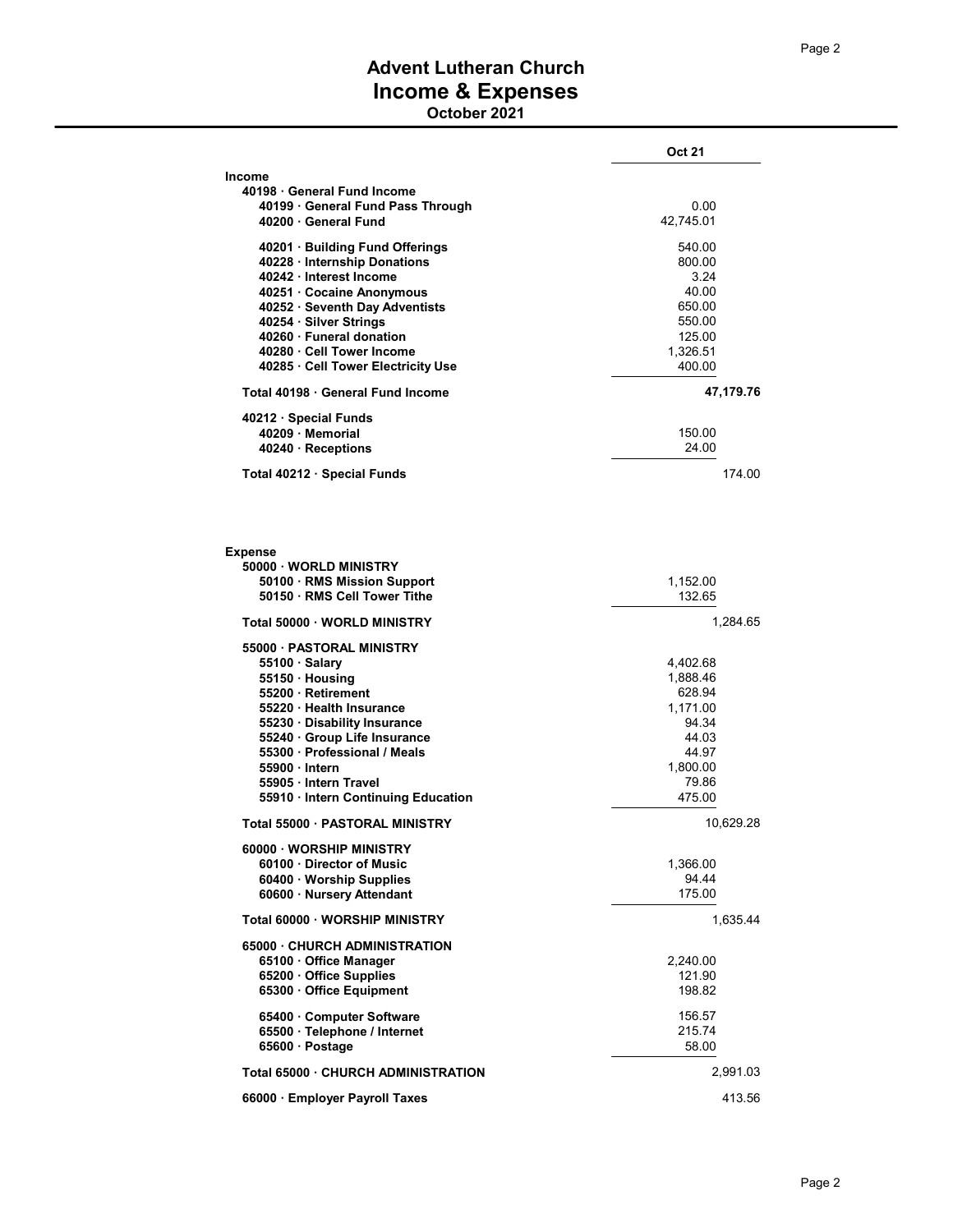# Advent Lutheran Church Income & Expenses

October 2021

|                                                    | <b>Oct 21</b> |  |
|----------------------------------------------------|---------------|--|
| 74000 STEWARDSHIP MINISTRY                         |               |  |
| 74200 · Stewardship Campaign                       | 544.15        |  |
| Total 74000 STEWARDSHIP MINISTRY                   | 544.15        |  |
| <b>76000 EVANGELISM MINISTRY</b><br>76100 Outreach | 22.00         |  |
| <b>Total 76000 EVANGELISM MINISTRY</b>             | 22.00         |  |
| 80000 · PARISH MAINTENANCE                         |               |  |
| 80100 Custodian                                    | 982.00        |  |
| 80400 Maintenance & Repairs                        | 1.215.44      |  |
| 80500 · Service Providers                          | 273.62        |  |
| 80600 · Utilities - Gas                            | 50.57         |  |
| 80620 Utilities - Electric / Xcel                  | 705.14        |  |
| 80640 Utilities - Electric / REV                   | 731.24        |  |
| 80660 Utilities - Water                            | 511.64        |  |
| Total 80000 - PARISH MAINTENANCE                   | 4.469.65      |  |
| 90000 · CHURCH BUSINESS                            |               |  |
| 90400 · Property & Casualty Insurance              | 673.83        |  |
| 90600 · Licenses & Fees                            | 16.23         |  |
| 90601 Tithe.ly Fees                                | 24.69         |  |
| 90640 · Mortgage Principal                         | 1.028.49      |  |
| 90650 · Mortgage Interest                          | 1,470.51      |  |
| Total 90000 CHURCH BUSINESS                        | 3,213.75      |  |
| <b>Total Expense</b>                               |               |  |